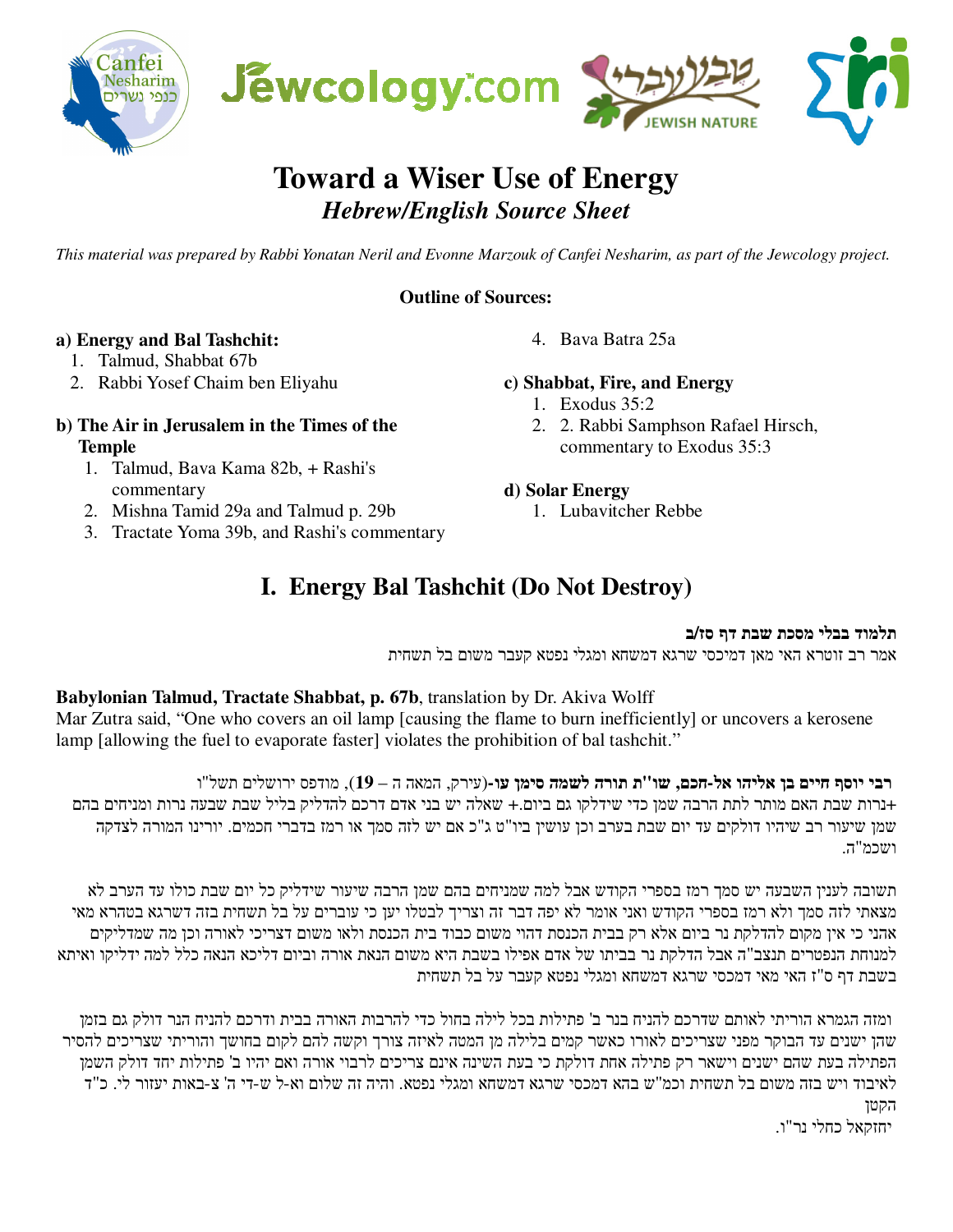**Rabbi Yosef Chaim ben Eliyahu, Torah Lishma, section 76**, (the Ben Ish Chai, a major halakhic authority of 19<sup>th</sup> century Iraq). Translation by Rabbi Yonatan Neril.

*Question*: There are people whose practice is to light seven lights before Shabbat evening [Friday night] and leave a great quantity of oil in them so that they will stay lit into the evening of Shabbat day [Saturday night]. They do the same as well on holidays. Is there a basis in Jewish law or a hint at such a practice in the teachings of the Sages? Let the teacher instruct us for righteousness and his merit will be from Heaven.

*Answer*: Concerning the seven [lights] there is a basis of a hint in the holy books, but I did not find a basis or hint in the holy books for leaving a great quantity of oil in order that they will be lit for the entire Shabbat day into the evening [of Saturday night]. And I say that this practice is not commendable, and needs to be stopped, since it transgresses Bal Tashchit [do not destroy] since how will a light amidst light be helpful?1 The only place where it is appropriate for a light in the day is in synagogues, due to the honor of the synagogue, and not because one needs the light there, and so too for memorial lights for those who have departed. But [not so] lighting a lamp in one's home on Shabbat where the Shabbat lamp is for enjoying the light. During the day there is no enjoyment of the light [of this lamp]--why should one light it? And the Talmud in Tractate Shabbat p. 67 says, "One who covers an oil lamp or uncovers a kerosene lamp violates the prohibition of bal tashchit."

And based on this passage of the Talmud I taught to those people whose practice during weeknights is to place two wicks in an [oil] lamp in order to increase the light in the house. There practice is to leave the lamp lit also during the time they are asleep, until the morning, since they need the light when they get up in the night from bed for whatever purpose, and it is difficult for them to get up in darkness. I instructed that they need to remove a wick at the time they are sleeping and leave just one wick lit, since at the time they are sleeping they do not need the increased light, and if there would be two wicks lit together the oil would go to waste, and there is here a violation of Bal Tashchit, as it says [in the Talmud] "one who covers an oil lamp or uncovers a kerosene lamp.." And there should be peace, and G-d, the Master of Legions, should help me.

## **Discussion questions**:

- 1. We see that unnecessary energy use is considered a violation of Bal Tashchit. How does this apply to our energy use today?
- 2. Does is change things that the energy resource is far away and not seen/owned by us?
- 3. How could we apply these teachings to today's energy use on Shabbat?

## **II. The Air in Jerusalem in the Times of the Temple**

#### **משנה מסכת תמיד פרק ב משנה ג**

החלו מעלין בגיזרין לסדר אש המערכה וכי כל העצים כשרים למערכה הין כל העצים כשרין למערכה חוץ משל זית ושל גפן אבל באלו רגילין במרביות של תאנה ושל אגוז ושל עץ שמן :

## **Mishna Tamid, 2:3, translation from Judaic Classics Library:**

They [the priests] then began to take up the logs to lay the fire. Were all kinds of wood suitable for the fire? All kinds of wood were suitable for the fire except vine and olive wood. What they mostly used, however, were boughs of fig trees and of nut trees and of oil trees.

#### **תלמוד בבלי מסכת תמיד דף כט עמוד ב**

החלו מעלין בגזירין לסדר את המערכה [וכו'] חוץ משל זית ומשל גפן [וכו']. הני מ"ט? רב פפא אמר: משום דקטרי, רב אחא בר יעקב אמר: משום ישוב דארץ ישראל .

## **Talmud, Tamid 29b**, translation adapted from Judaic Classics Library translation.

*They [the priests] then began to take up the logs to lay the fire, aside from of olive tree and grapevine [quote of the Mishna]*. Why were these excepted? — R. Papa said: Because they have knots<sup>2</sup>; R. Aha b. Jacob said:

<sup>-</sup>1 The Ben Ish Chai seems to be writing in a community whose homes were built to provide natural lighting from the sun.

<sup>2</sup> This translation is of the word 'kitrei.' Other rabbis, including Rabeinu Gershon below, had a different word here in their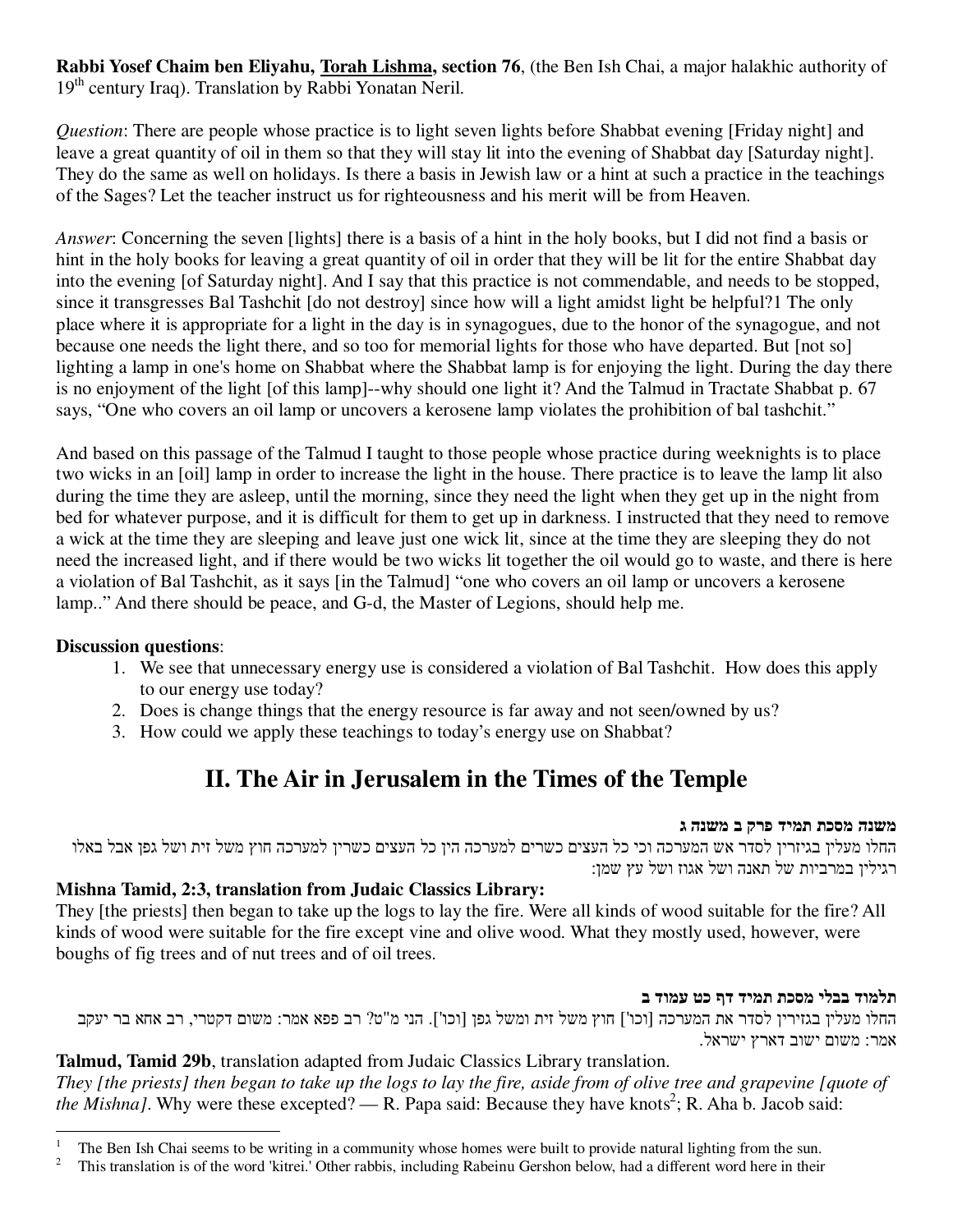Because of the settlement of the Land of Israel.

#### **רבינו גרשום מסכת תמיד דף כט עמוד ב**

מאי טעמא? לא משום דקטמי? שעושין עשן יותר מדי .

**Rabeinu Gershom to Tractate Tamid p. 29b**, translation by Yonatan Neril

What is the reason? Is it not because they are ash producing? It is that they make too much smoke.

**תלמוד בבלי מסכת בבא קמא דף פב עמוד ב**

עשרה דברים נאמרו בירושלים...:ואין עושין בה כבשונות...משום קוטרא .

**Babylonian Talmud, Tractate Bava Kama, p. 82b**, translation by Yonatan Neril Ten things were said in Jerusalem: One cannot make [large] ovens in the city...because of smoke.

#### **רש"י מסכת בבא קמא דף פב עמוד ב**

קוטרא - עשן שמשחיר את החומה וגנאי הוא .

**Rashi to Tractate Bava Kama, p. 82b**, translation by Yonatan Neril 'Kutra'—smoke which blackens walls, which is an ugly thing.

#### **משנה בבא בתרא פרק שני, משנה בכ"ה**

מרחיקין את הנבלות ואת הקברות ואת הבורסקי מן העיר חמישים אמה

**Mishna, Tractate Baba Batra, p. 25a**, translation by Dr. Akiva Wolff

Carcasses, graveyards and tanneries (which are all sources of noxious odors) must be distanced from the city at least 50 cubits…

#### **Discussion questions**:

 $\overline{a}$ 

- 1. What can we learn from these teachings? Can they be applied to the energy situation in Israel today?
- 2. Although these rules are not legally binding outside of Israel, what can we learn from them regarding other cities? What does a cleaner city say to its inhabitants and visitors?

## **III. Shabbat, Fire, and Energy**

#### **שמות פרק לה פסוקים א- ג**

וַיַּקְהֵל מ ֹשֶׁה אֶת כָּל עֲדַת בְּנֵי יִשְׂרָ אֵל וַיּ ֹאמֶר אֲלֵהֶם אֵלֶּה הַדְּבָרִ ים אֲשֶׁר צִוָּה יְקֹוָק לַעֲשׂ ֹת א ֹתָם שֵׁשֶׁת יָמִים תֵּעָשֶׂה מְלָאכָה וּבַיּוֹם הַשְּׁבִיעִי יִהְיֶה לָכֶם קֹדֶשׁ שַׁבַּת שַׁבָּתוֹן לַיקֹוָק כָּל הָע ֹשֶׂה בוֹ מְלָאכָה יוּמָת : לֹא תִבֲעֲרוּ אֵשׁ בְּכֹל מֹשָׁבֹתֵיכֶם בְּיוֹם הַשַּׁבָּת:

## **Exodus, chapter 35, verses 1-2**, Judaica Press translation

Moses called the whole community of the children of Israel to assemble, and he said to them: "These are the things that the Lord commanded to make.

Six days work may be done, but on the seventh day you shall have sanctity, a day of complete rest to the Lord; whoever performs work thereon [on this day] shall be put to death.

You shall not kindle fire in any of your dwelling places on the Sabbath day."

#### **רבינו בחיי שמות פרק לה פסוק ב**

...וכלל כל המלאכות במלאכת אש, כי בידוע שרוב המלאכות שבני אדם מתעסקין בהם אינם אלא ע"י האש כי האש סבתם ועקרם, ולכך תקנו לנו רז"ל במצות הבדלה במוצאי שבת שהוא תחלת היתר המלאכות לברך על האש: בורא מאורי האש, לפי שהאש תחלת המלאכות במעשה בראשית וכענין שכתוב ביום ראשון: (בראשית א, ג) "ויהי אור "

**Rabeinu Bachya, commentary to Exodus 35:2** in Torah Commentary by Rabbi Bachya ben Asher, translated and annotated by Eliyahu Munk, Lamda Publishers, Brooklyn, NY, 2003

"...Making fire is an appropriate example of basic human activity seeing that most of the principal activities we